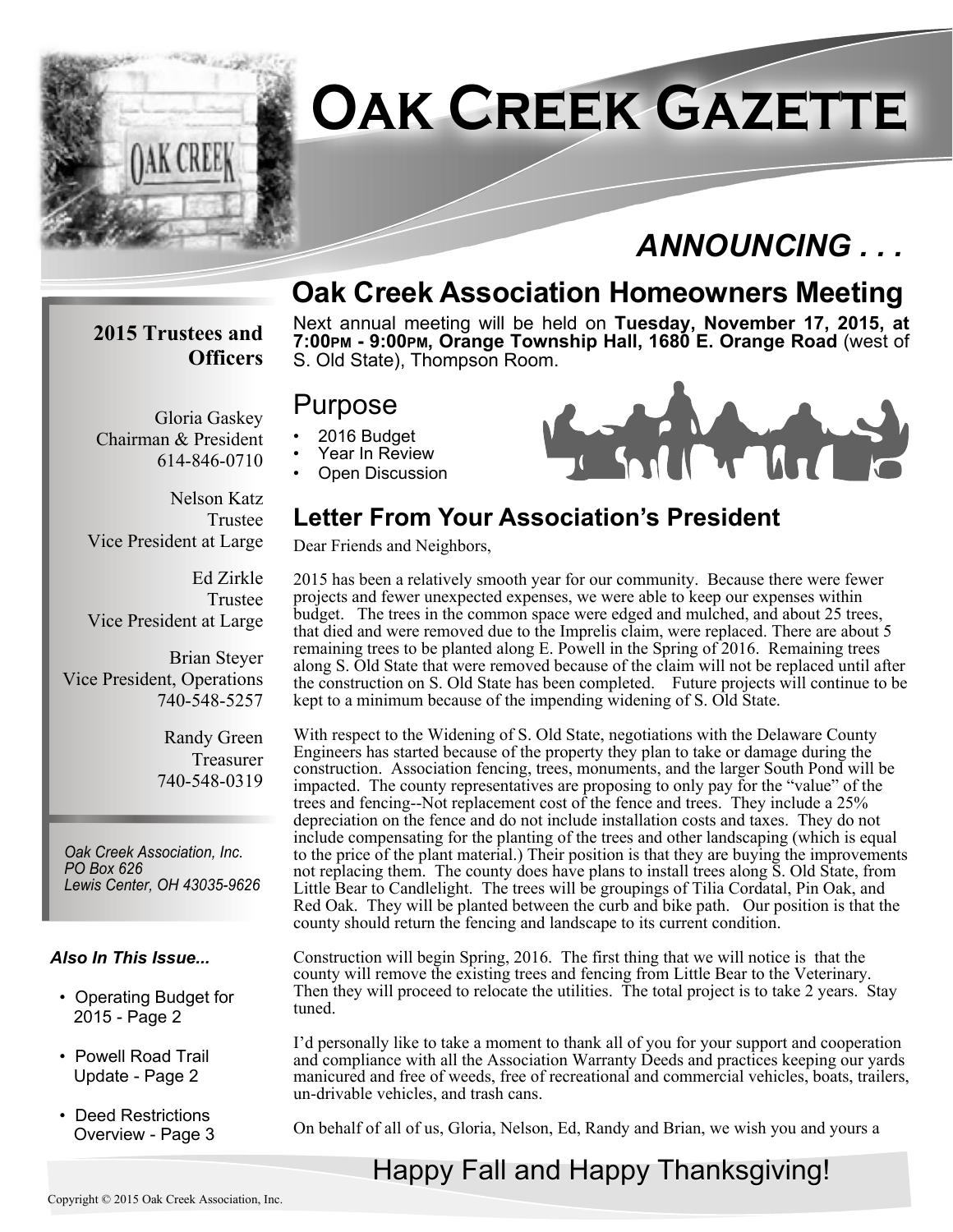### **Treasurer's Report**

Based on expenses, the Annual Assessment for calendar year 2016 will remain at \$150 per lot. Invoices will be mailed by January and are due upon receipt. If payment is not received timely, an interest rate of 1% per month (12% per annum) will be charged.

Payment can be made by check, cash, money order or via the Internet through Paypal, which is accessible via our website @ www.oakcreekassociation.com.

As you know, by virtue of owning property in Oak Creek, you are automatically a member of the Oak Creek Association. Association dues, like real estate taxes, are assessed on and directly tied only to the property and subject to similar collection processes. In other words when you purchase a home, it comes with dues and taxes. Payment of dues is not contingent on any other factor. Please pay your 2016 dues upon receipt of your invoice. Please contact your trustees or treasurer if you have any questions or concerns. Thank you.

Please access our web site for a complete line by line overview of the budget.

| <b>Oak Creek Association</b><br><b>Operating Budget 2016</b> |                                     |
|--------------------------------------------------------------|-------------------------------------|
|                                                              | 2016<br><b>Budget</b><br><b>YTD</b> |
| <b>REVENUES:</b>                                             |                                     |
| Dues & Other                                                 | \$<br>58,500                        |
| <b>EXPENSES</b>                                              |                                     |
| Landscaping                                                  | 22,805                              |
| <b>Retention Areas</b>                                       | 5,070                               |
| Administrative -<br>(insurance, supplies,<br>postage, etc.)  | 6,915                               |
| Insurance                                                    | 2,352                               |
| <b>Utilities</b>                                             | 6,050                               |
| <b>General Maintenance</b>                                   | 4,460                               |
| Fountain                                                     | 2,500                               |
| Sprinkler                                                    | 4.000                               |
| <b>Trees</b>                                                 | 3,000                               |
| <b>Total Expenses</b>                                        | 57,152                              |
| NFT                                                          |                                     |
|                                                              | \$<br>1,348                         |
|                                                              |                                     |

## **The Powell Road Trail**

The Powell Road Trail has been completed. It is a ten foot wide, multi-use trail on the north side of Powell Road. Construction stopped short of the corner at East Powell and S. Old State Road, where the trail will eventually connect to the portion that runs north and south along S. Old State, after the widening has been completed.

**House Check:** Whether you are traveling for the weekend or extended vacation, before leaving be sure to call the Delaware County Sheriff's Office at 740-833-2800 – they will provide periodic checks on your house. One quick phone call to the Sheriff's Office will help provide you with a little extra peace of mind while you're away. The patrol will be informed that you're away and will make additional passes down your street. But you can help too!

**Here are some safety tips:** While away, make your house look lived in (lights on timers, neighbors picking up mailers thrown in the yard or on your porch, etc.); Do not post, tweet, or share your travel plans on social media; Leave a spare key and emergency phone number with a trusted neighbor or friend; Stop your mail and newspaper delivery (or ask a trusted neighbor to retrieve); Remove garage door openers from any vehicles in your driveway or inside your garage; Lock garage entry doors; Trim shrubs/trees that are close to your home.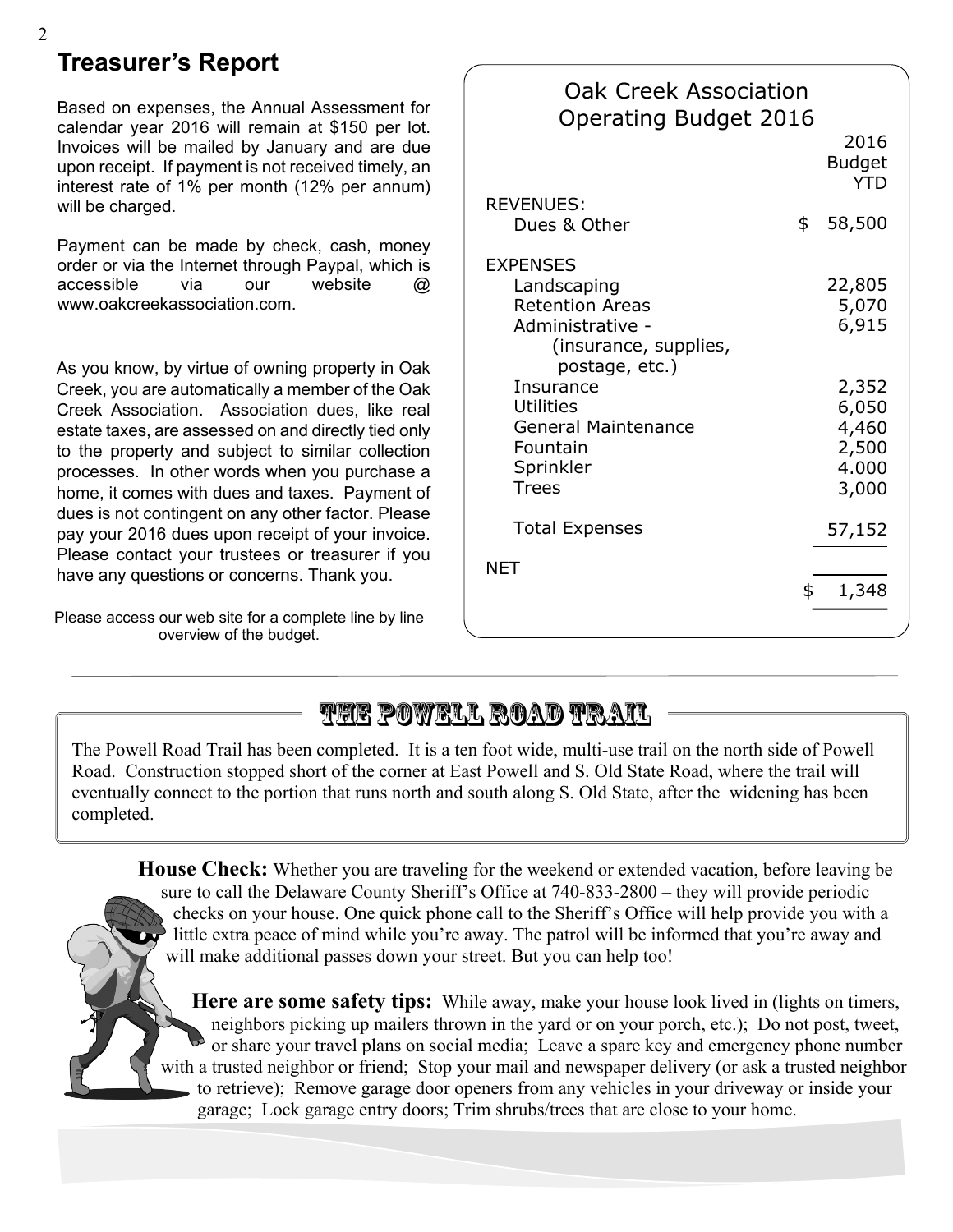# DEED RESTRICTIONS OVERVIEW

If you do not have a copy of your deed restrictions, you can access them from our web site at www.oakcreekassociation.com. It is very important to review the deed restrictions before building, planting, fencing, etc. In addition to the deed restrictions, Orange Township has additional restrictions that should be checked for your own

protection (call 740-548-5430 x 124). If you have any questions, the trustees will gladly address or assist with your concerns. We do require that any complaints regarding deed restrictions violations (1) provide the nature of the violation, (2) provide the property address, and (3) be put in writing and mailed or emailed to us. If you wish to receive a response from us, include your name, address, and phone number so we can contact you in a formal manner. Below are Do's and Don'ts:

#### **QUICK GUIDE TO WHAT WE MUST DO AND WHAT WE CANNOT DO**

- Cut your grass on a regular basis, and clean up clippings afterwards.
- **Treat your lawn for feeds** (crabgrass, dandelions, clover, etc.).
- Maintain planting beds. No beds overgrown with weeds and no planting allowed to grow out of control.
- **NO campers, trailers, boats, RV, or commercial vehicles in the driveway or on the street more than 24 hours in a month.**
- No undrivable vehicle can be in front of premises for more than 7 days.
- No outdoor clothes drying.
- No trash receptacle in view of public from street or abutting properties. Trash is not to be put out prior to the evening before - this would be Thursday (except holidays, then Friday), and after 6:00 p.m. For pick up next day. Trash is NOT to be put on the side walks. It is also recommended that if a storm or high winds are pending, do not put trash out until the storm passes, keeping your trash from blowing all over the neighborhood. Promptly remove empty trash receptacles from sight along with any remaining items.
- No street trees. Trees cannot be planted between the sidewalk and the street.
- No sheds or storage structures.
- Fencing must meet your specified deed restriction. It must be maintained.
- No trade, business or commercial activity shall be conducted on any lot, nor shall anything be done which may become an annoyance or nuisance to any of the owners of any lot in the subdivision.
- No painting, repairs, or structures, etc., are allowed which may be viewed as an eyesore to any of the owners of any lot in the subdivision. (This is the reason the builders had restrictions on all buyers as to the colors they were allowed to choose for siding, shutters, doors and roofs.

Please access our website @ www.oakcreekassociation.com to review a complete copy of your deed restrictions.

#### **Resources**

• Ohio's Financial Crisis Resources - Information on lowering monthly payments, locating safe and affordable housing, find a job or training, repair your credit, how to create a budget, plus much more, please access the Financial Crisis Resources at www.savethedream.ohio.gov/financialcrisis.aspx

• Senior Citizens of Delaware County - To provide motivating activities to help active older adults remain a vital part of Delaware County through education, recreation, socialization, exercise, and wellness. www.mysourcepoint.org • Wondering what outdoor activities are scheduled for parks in Delaware County this fall and winter? How do you report a pot hole? Where do you file permits or licenses? For this and more, access www.delawareohio.net.

**Our Association Web Site** *-* Keeping in touch with your **Oak Creek Homeowners' Association** and up-to-date on neighborhood happenings just a click away on your computer. Access new features such as local news, current real estate listing and statistics for our neighborhood, previous newsletters and minutes from meetings, legal documents, file a complaint, plus much more! Many of the Internet links found in this newsletter are available on our web site. All this and more is available 24 hours a day, 7 days a week at www.oakcreekassociation.com.